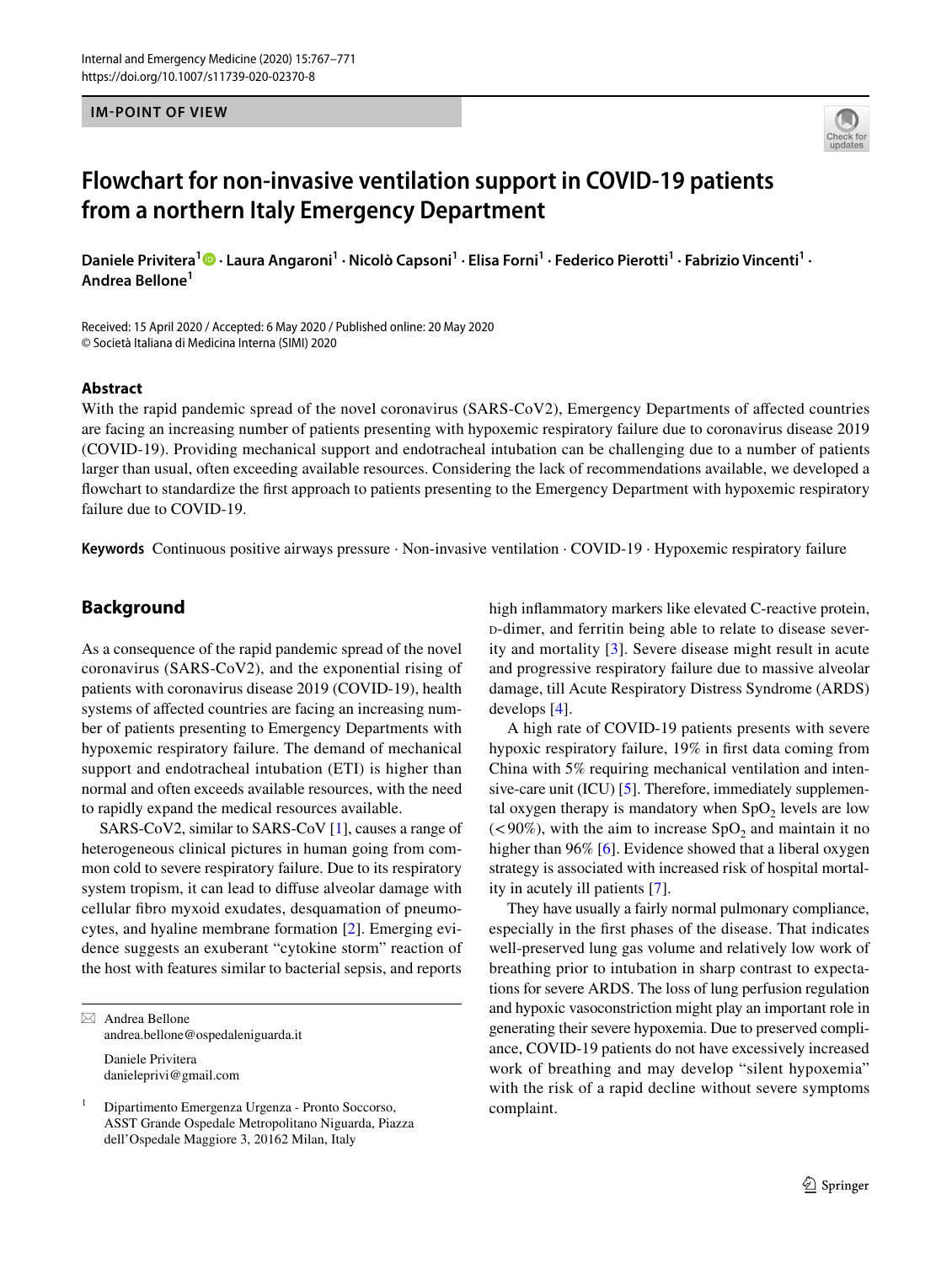Due to progressive alveolar damage and infltrates, progressive alveolar collapse can develop, with a gradual distortion of lung architecture promoting collapsing of neighboring alveoli and development of atelectasic areas.

The application of a positive end expiratory pressure (PEEP) is useful for lung recruitment and to improve ventilation perfusion mismatch.

Evidence on non-invasive positive pressure ventilation (NIPPV) in acute respiratory failure (ARF) due to viral pneumonia is lacking and its use is still of uncertain beneft [\[8](#page-3-7), [9](#page-3-8)]. Data from observational studies on the use of NIPPV in Infuenza A (H1N1) viral pneumonia showed a variable successful rate between 40.7 and 48% [\[10](#page-3-9)[–12](#page-3-10)]. Some studies reported an increased ICU mortality in patients who failed NIPPV trial compared with early invasive mechanical ventilation, whereas NIPPV success resulted in shorter hospital stay. NIPPV failure was associated with higher SOFA scores and lower P/F levels [[10](#page-3-9), [11,](#page-3-11) [13\]](#page-4-0). A high rate of NIPPV failure (92.4%) was reported in critically ill patients with the Middle East Respiratory Syndrome (MERS) [[14](#page-4-1)].

Due to the lack of Randomized-Controlled Trials, no recommendations are ofered on NIPPV use in these patients, but according to data from observational studies, a cautious NIPPV trial in selected patients in a protected environment and experienced centers can be tried. An NIPPV trial could be attempted for 60 min, being aware that a prolonged NIPPV treatment can be harmful delaying intubation and provoking large tidal volumes, injurious transpulmonary pressures, and increasing the risk of patient self-inficted lung injury [[15\]](#page-4-2).

Because COVID-19 patients have often a tolerable work of breathing, they may not need much mechanical inspiratory support, but can beneft from a simply continuous positive airways pressure (CPAP). CPAP is able to deliver PEEP and to provide alveolar recruitments, avoiding excessive harmful tidal volumes, and reducing patient's high negative intrathoracic pressure swings which can increase lung injury. Due to its potential negative efects, the lowest useful PEEP should be fnd to avoid severe hemodynamic impairment, fluid retention, gastric insufflation, and aspiration. CPAP delivered by head helmet has been shown as safe and efective as CPAP delivered by face mask, and better tolerated for prolonged ventilation periods [[16](#page-4-3)]. Moreover, with the use of a closed system and viral flters, the helmet can be reasonably safe regarding viral transmission [\[17](#page-4-4)].

# **Flowchart**

Considering the lack of recommendations available in the literature, it could be useful to standardize the frst approach to COVID-19 patients presenting to the Emergency Department with hypoxemic respiratory failure, diagnosed clinically and with initial arterial blood gas test (ABG).

The flowchart which we propose here (Fig. [1](#page-2-0)) does not refer to patients presenting with an altered mental status (Kelly score  $\geq$  3) [[18\]](#page-4-5), unstable hemodynamics, and/or a state of shock or impaired/inefective respiratory mechanics (e.g., agonic breathing and thoraco-abdominal dyskinesia), who theoretically require immediate ETI.

Many COVID-19 patients present with severe hypoxemia and supplemental administration should not be delayed. The frst step is 5 L/min oxygen administration through nasal googles or face mask targeting a  $SpO<sub>2</sub>$  level  $\geq$  94%, starting a close vital signs' monitoring with a particular attention to respiratory rate  $(RR)$  and  $SpO<sub>2</sub>$ , which should be monitored continuously.

After this frst intervention, the patient should be reassessed after 10–15 min.

If the established  $SpO<sub>2</sub>$  target has not been quickly reached, an advanced ventilatory support, such as NIPPV or CPAP, should be started without any further delay. After the selection of patients requiring early ETI, it is crucial to defne quickly the best non-invasive ventilation modality for each patient.

While preparing the equipment to start non-invasive ventilation, supplemental oxygen should be administered with a reservoir mask (till 15 L/min) to increase the  $SpO<sub>2</sub>$  level to the target.

Mandatory conditions to start CPAP or NIPPV are:

- a preserved state of consciousness (Kelly Score 1 or 2)
- stable hemodynamics
- RR≥28 bpm.

CPAP delivered through helmet and high-fow generating devices should be started as frst choice.

NIPPV should be considered alternatively to CPAP in case of lack of equipment to provide CPAP with helmet and for patients with hypercapnic respiratory failure and risk of muscular exhaustion (e.g., history of chronic obstructive pulmonary disease and neuromuscular disease). A trial should be attempted being aware that a prolonged NIPPV treatment can be harmful delaying intubation.

## **CPAP**

In case hypoxemia does not respond to  $O_2$  supplementation, CPAP should be started. CPAP does not actively reduce patients' respiratory effort, but, through alveolar recruitment, improve respiratory compliance and improves the ventilation perfusion mismatch, reducing the degree of hypoxemia even in cases refractory to standard oxygen therapy.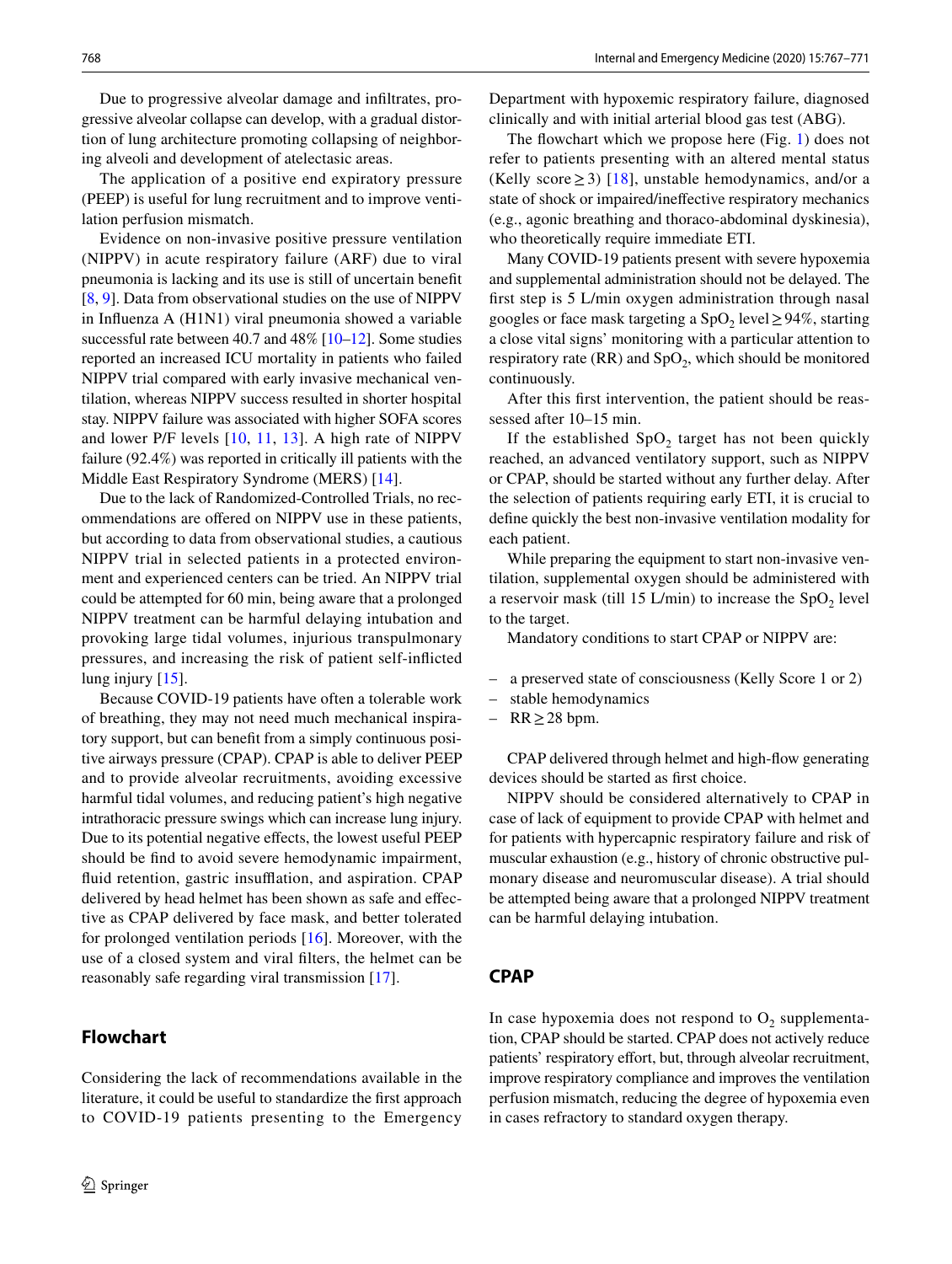

<span id="page-2-0"></span>**Fig. 1** COVID-19 patient support ventilation fowchart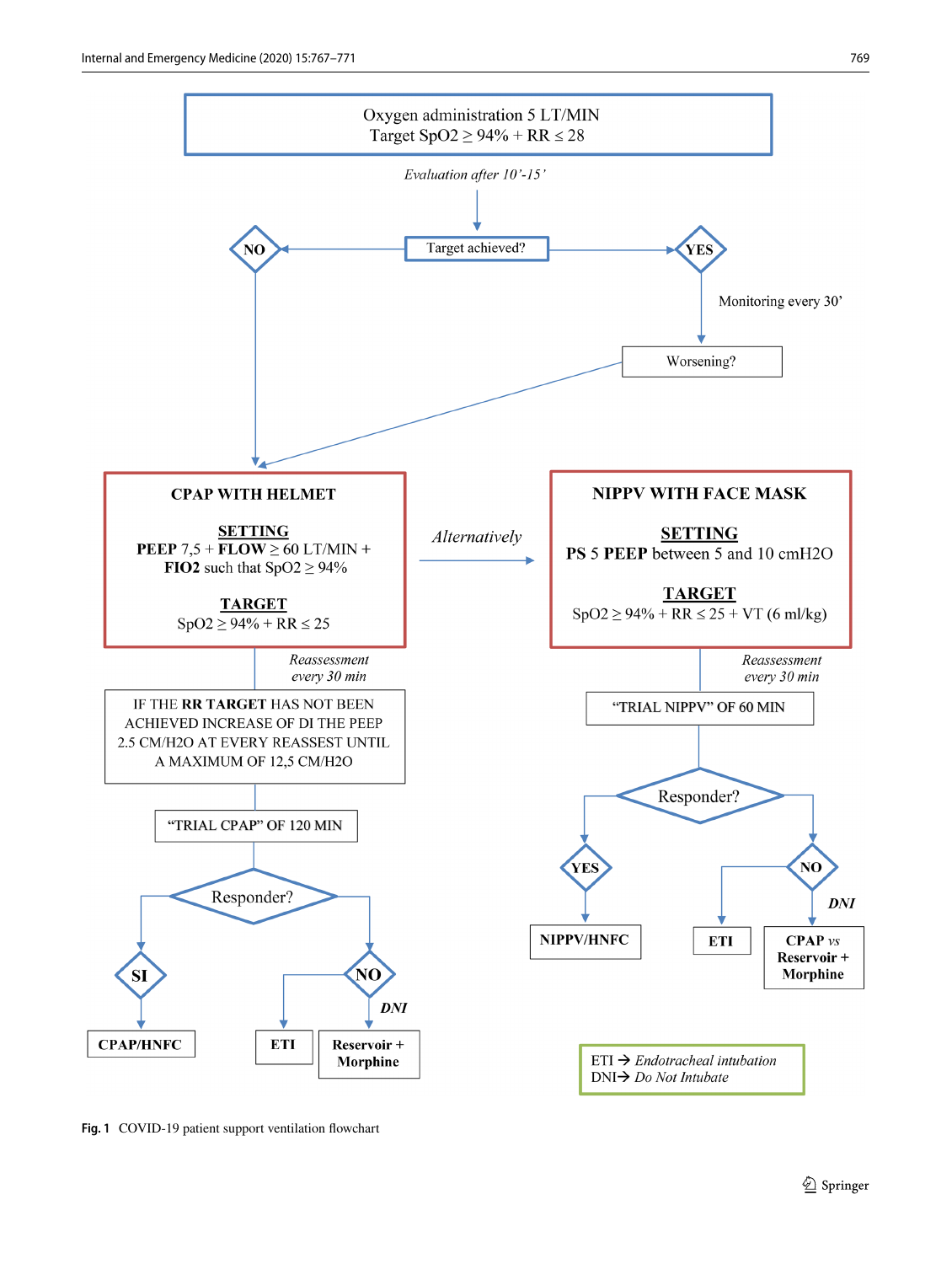Given the small number of mechanical ventilators currently available, CPAP is delivered through helmet and highflow generating devices.

A CPAP trial of 120 min should be started. As the initial setting, we start with a PEEP of  $7.5 \text{ cm}/\text{H}_2\text{O}$  and a Flow  $\geq$  60 L/min, titrating the FiO<sub>2</sub> to reach a SpO<sub>2</sub> $\geq$  94% and an  $RR \leq 25$  bpm. A continuous vital signs monitoring is necessary and the patient should be reassessed with all his vital signs every 30 min till the end of the trial. During every half an hour reassessment, PEEP should be increase by 2.5 cmH<sub>2</sub>O up to a maximum of 12.5 cmH<sub>2</sub>O in case of failure to reach the RR established target, whereas no modifcation of the setting is necessary if the target is reached.

If a SpO<sub>2</sub> $\geq$ 94% and an RR  $\leq$  25 min is reached after the 120 min trial, CPAP should be continued alternating with high-fow nasal oxygen (HFNO), maintaining continuous monitoring of vital signs.

In case of failure to reach the established targets after 120 min of CPAP trial, early ETI should be considered in patients candidates for intensive-care unit. In patients with a DNI order, the choice to continue helmet CPAP or shift to standard  $O<sub>2</sub>$  therapy and start palliative care depends on clinician evaluation. Many DNI patients actually do not receive treatment-limitation decisions, and CPAP, if well tolerated, can still ameliorate respiratory exchanges and compliance, reducing hypoxemia and dyspnea.

## **NIPPV**

As initial setting, we start NIPPV with a Pressure Support (PS) of 5 cmH<sub>2</sub>O and a PEEP between 5 and 10 cmH<sub>2</sub>O, titrating the FiO<sub>2</sub> to reach the desired SpO<sub>2</sub>.

During the trial, a careful and continuous vital signs' monitoring must be performed to early recognize any signs of clinical deterioration. A medical/nursing reassessment is required after 30 min and repeated at the end of the trial after 60 min. If a SpO<sub>2</sub> ≥ 94% and an RR  $\leq$  25 bpm with a low tidal volume of 6 mL/kg predicted body weight (PBW) is reached after the 60 min trial, NIPPV can be continued alternating with high-fow nasal canula (HFNC). In hypercapnic patients ABG test should be repeated after 30 min to evaluate if respiratory acidosis has improved.

In case of NIPPV failure to reach the established targets, ETI should be performed in patients' candidates for intensive care. On the contrary, in patients who received a do-notintubate (DNI) order, standard  $O_2$  treatment or CPAP could be used to reduce hypoxemia and dyspnea, and starting palliative care should be considered.

Providing advanced ventilatory support requires adequate settings, the possibility of continuous vital signs monitoring, and highly competent medical and nursing staf.

**Acknowledgements** We would like to thank our NIV Group for their great effort, especially Annamaria Mazzone, Eugenia Rocca, Raffaela Amato, Consuelo Mocci, Gerlando Barba, Luca Conti, Riccardo Giammarrusto, Gabriele Mecca, and Sebastiana Rubanu.

#### **Compliance with ethical standards**

**Conflicts of interest** The authors declare that they have no confict of interest.

**Statement of human and animal rights** This article does not contain any studies with human participants or animals performed by any of the authors.

**Informed consent** None.

### **References**

- <span id="page-3-0"></span>1. McCloskey B, Heymann DL (2020) SARS to novel coronavirus - Old lessons and new lessons. Epidemiol Infect 148:1–4
- <span id="page-3-1"></span>2. Xu Z, Shi L, Wang Y, Zhang J, Huang L, Zhang C et al (2020) Pathological fndings of COVID-19 associated with acute respiratory distress syndrome. Lancet Respir Med. 8:420–422
- <span id="page-3-2"></span>3. Ruan Q, Yang K, Wang W, Jiang L, Song J (2020) Clinical predictors of mortality due to COVID-19 based on an analysis of data of 150 patients from Wuhan. China. Intensive Care Med 46(5):846–848
- <span id="page-3-3"></span>4. Huang C, Wang Y, Li X, Ren L, Zhao J, Hu Y et al (2020) Clinical features of patients infected with 2019 novel coronavirus in Wuhan. China Lancet 395(10223):497–506
- <span id="page-3-4"></span>5. Wu Z, McGoogan JM (2020) Characteristics of and important lessons from the coronavirus disease 2019 (COVID-19) outbreak in China: summary of a report of 72314 cases from the Chinese Center for Disease Control and Prevention. JAMA J Am Med Assoc 2019:3–6
- <span id="page-3-5"></span>6. World Health Organization (2020) Clinical management of severe acute respiratory infection (SARI) when COVID-19 disease is suspected: interim guidance, 13 March 2020 (license: CC BY-NC-SA 3.0 IGO).<https://apps.who.int/iris/handle/10665/331446>
- <span id="page-3-6"></span>7. Chu DK, Kim LHY, Young PJ, Zamiri N, Almenawer SA, Jaeschke R et al (2018) Mortality and morbidity in acutely ill adults treated with liberal versus conservative oxygen therapy (IOTA): a systematic review and meta-analysis. Lancet 391(10131):1693–1705
- <span id="page-3-7"></span>8. Rochwerg B, Brochard L, Elliott MW et al (2017) Official ERS/ ATS clinical practice guidelines: noninvasive ventilation for acute respiratory failure. Eur Respir J 50:1602426. [https://doi.](https://doi.org/10.1183/13993003.02426-2016) [org/10.1183/13993003.02426-2016](https://doi.org/10.1183/13993003.02426-2016)
- <span id="page-3-8"></span>9. Arabi YM, Fowler R, Hayden FG (2020) Critical care management of adults with community-acquired severe respiratory viral infection. Intensive Care Med 46(2):315–328
- <span id="page-3-9"></span>10. Masclans JR, Pérez M, Almirall J, Lorente L, Marqués A, Socias L et al (2013) Early non-invasive ventilation treatment for severe infuenza pneumonia. Clin Microbiol Infect 19(3):249–256
- <span id="page-3-11"></span>11. Rodríguez A, Ferri C, Loeches IM, Díaz E, Masclans JR, Gordo F et al (2017) Risk factors for noninvasive ventilation failure in critically ill subjects with confrmed infuenza infection. Respir Care 62(10):1307–1315
- <span id="page-3-10"></span>12. Nicolini A, Tonveronachi E, Navalesi P, Antonelli M, Valentini I, Melotti RM et al (2012) Efectiveness and predictors of success of noninvasive ventilation during H1N1 pandemics: a multicenter study. Minerva Anestesiol 78(12):1333–1340